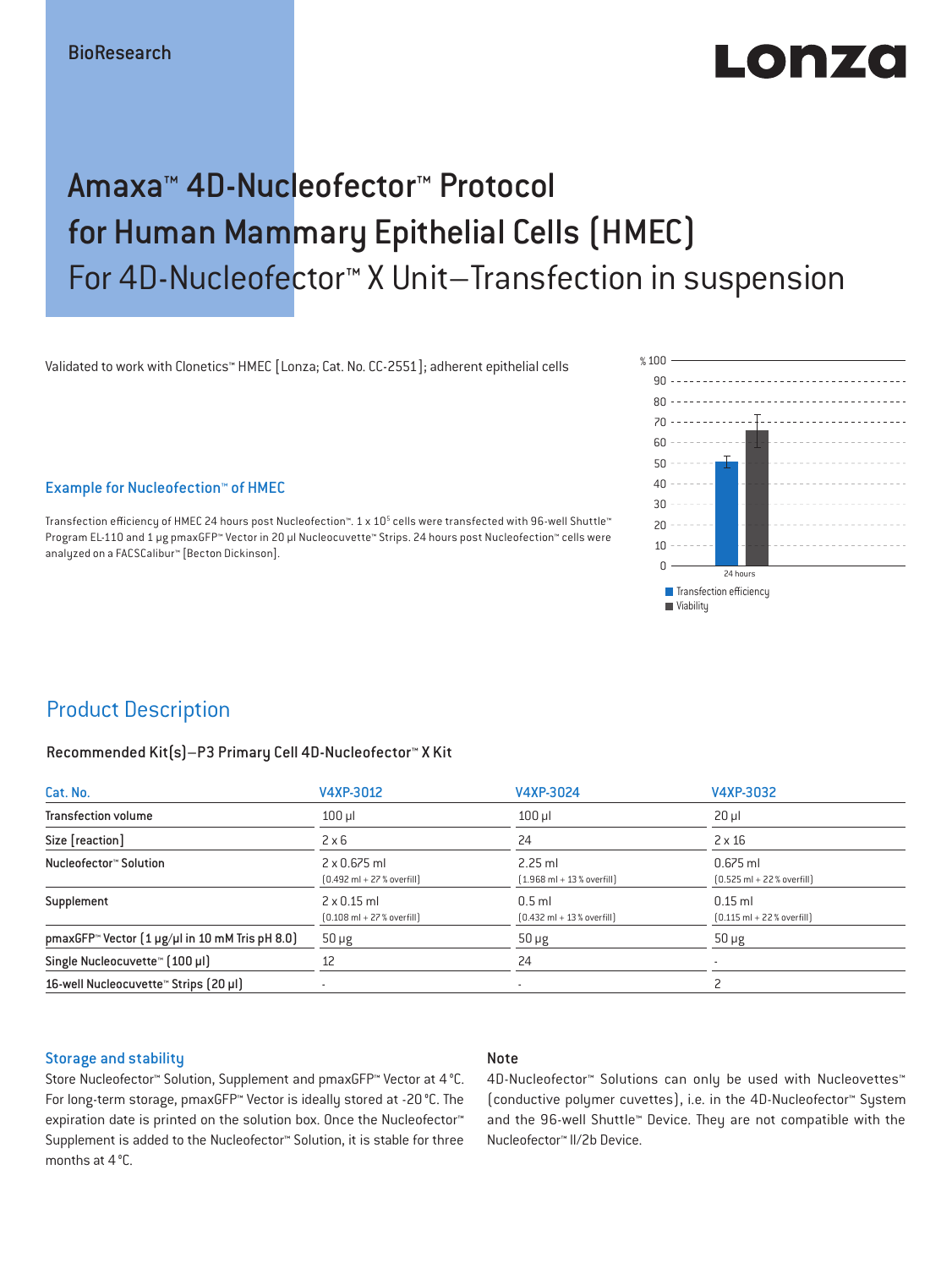### Required Material

### Note

Please make sure that the entire supplement is added to the Nucleofector<sup>™</sup> Solution. The ratio of Nucleofector™ Solution to supplement is 4.5:1 (see table 1)

- 4D-Nucleofector™ System (4D-Nucleofector™ Core Unit and 4D-Nucleofector™ X Unit)
- Supplemented 4D-Nucleofector™ Solution at room temperature
- Supplied 100 µl single Nucleocuvette™ or 20 µl 16-well Nucleocuvette™ **Strips**
- Compatible tips for 20 µl Nucleocuvette™ Strips: epT.I.P.S. [US/CDN: Eppendorf North America, Cat. No. 2491.431, Rest of World: Eppendorf AG, Cat. No. 0030073.266], Matrix TallTips® [Matrix Technologies Corp., Cat. No. 7281] or LTS Tips [Rainin Instruments, LLC, Cat. No. SR-L10F, SR/SS-L250S, SR/SS-L300S]. Before using other types of pipette tips, please ensure they reach the bottom of the Nucleocuvette™ Wells without getting stuck
- Supplied pmaxGFP™ Vector, stock solution 1µg/µl

### Note

For positive control using pmaxGFP™, dilute the stock solution to an appropriate working concentration. Further details are provided in table 3 of this Optimized Protocol. The volume of substrate solution added to each sample should not exceed 10% of the total reaction volume [2 µl for 20 µl reactions; 10 µl for 100 µl reactions).

- Substrate of interest, highly purified, preferably by using endotoxinfree kits; A260: A280 ratio should be at least 1.8
- Cell culture plates of your choice
- For detaching cells: Reagent Pack™ Subculture Reagent Kit containing Trypsin/EDTA, HEPES Buffered Saline Solution (HBSS) and Trypsin Neutralizing Solution (TNS) [Lonza, Cat. No. CC-5034]
- Culture medium: MEGM™ BulletKit™ [Lonza; Cat. No. CC-3150]. We recommend storing 40 ml aliquots of the prepared medium at -80°C. Do not use medium stored at 4 °C for more than two days, as this may lead to reduced cell viability and transfection efficiency
- Prewarm appropriate volume of culture medium to 37 °C (see table 2)
- Appropriate number of cells/sample (see table 2)

### 1. Pre Nucleofection™

### Note

Transfection results may be donor-dependent.

### Cell culture recommendations

- 1.1 Thaw cells and transfect them into culture medium
- 1.2 Seeding conditions: 2.5 x 10<sup>3</sup> cells/cm<sup>2</sup>. Use flasks with a surface area of 75cm<sup>2</sup> only. High cell densities in HMEC culture lead to increased cell mortality and reduced transfection efficiency. This could not be compensated by low density culturing afterwards
- 1.3 Cells should be passaged every 2–3 days
- 1.4 For Nucleofection™ cells should be preferably passaged 2 days before
- 1.5 Do not use cells after passage number 14 as this may result in substantially lower gene transfer efficiency and viability

### **Trupsinization**

- 1.6 Remove media from the cultured cells and wash cells once with HBSS; use at least same volume of HBSS as culture media
- 1.7 For harvesting, incubate the cells ~5 minutes at 37 °C with recommended volume of indicated trypsinization reagent (please see required material)
- 1.8 Neutralize trypsinization reaction with TNS once the majority of the cells (>90%) have been detached (not later than after 7 minutes as otherwise cells may start to clump)

### 2. Nucleofection™

For Nucleofection™ Sample contents and recommended Nucleofector™ Program, please refer to Table 3.

- 2.1 Please make sure that the entire supplement is added to the Nucleofector™ Solution
- 2.2 Start 4D-Nucleofector™ System and create or upload experimental parameter file (for details see device manual)
- 2.3 Select/Check for the appropriate Nucleofector™ Program (see table 3)
- 2.4 Prepare cell culture plates by filling appropriate number of wells with desired volume of recommended culture media (see table 4) and pre-incubate/equilibrate plates in a humidified 37°C/5%  $CO<sub>2</sub>$  incubator
- 2.5 Pre-warm an aliquot of culture medium to 37 °C (see table 4)
- 2.6 Prepare plasmid DNA or pmaxGFP™ Vector or siRNA (see table 3)
- 2.7 Harvest the cells by trypsinization (please see 1.6–1.8)
- 2.8 Count an aliquot of the cells and determine cell density
- 2.9 Centrifuge the required number of cells (see table 3) at 200xg for 6 minutes at room temperature. Remove supernatant completely
- 2.10 Resuspend the cell pellet carefully in room temperature 4D- Nucleofector™ Solution (see table 3)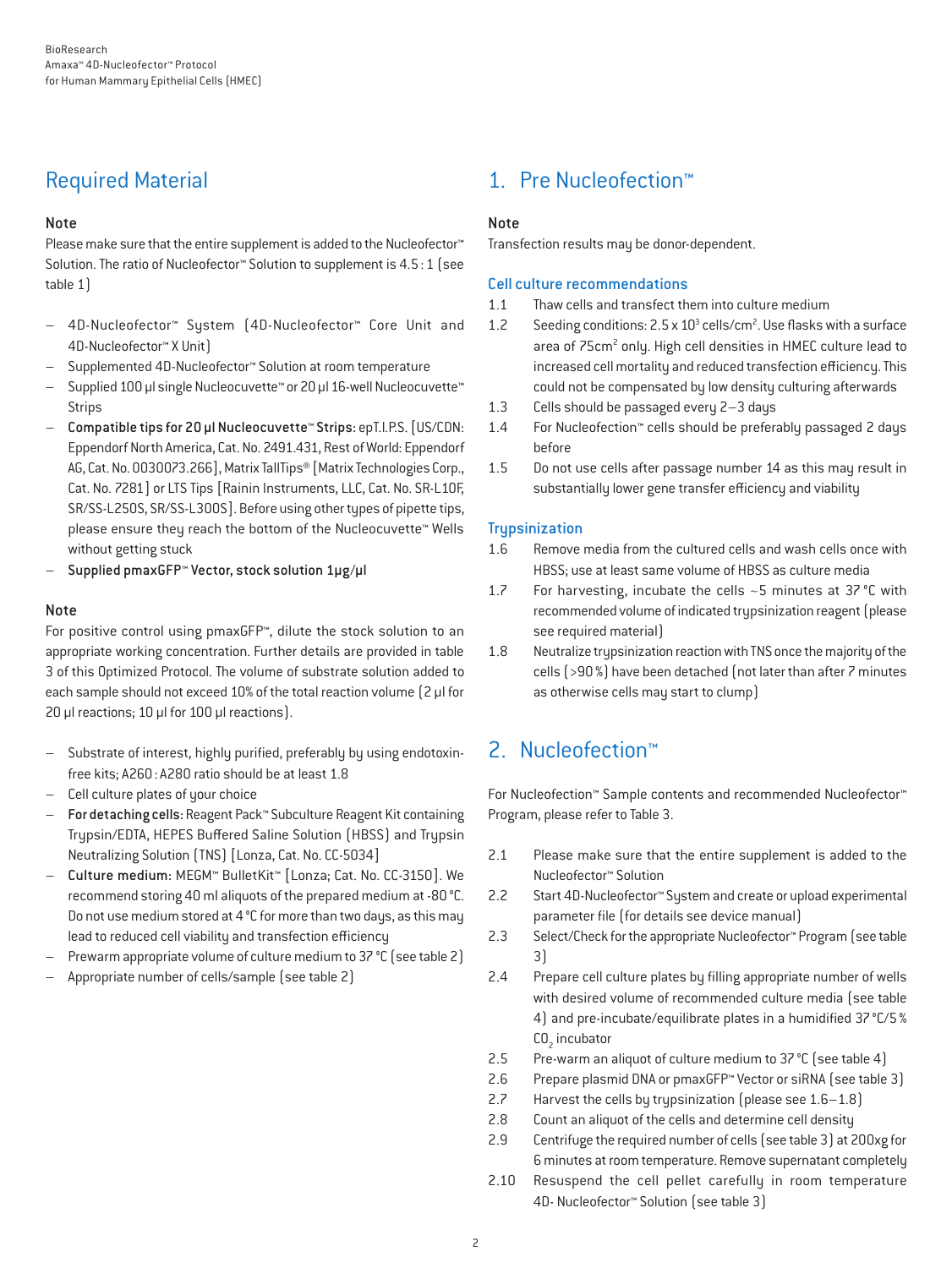- 2.11 Prepare mastermixes by dividing cell suspension according to number of substrates
- 2.12 Add required amount of substrates to each aliquot (max. 10% of final sample volume)
- 2.13 Transfer mastermixes into the Nucleocuvette™ Vessels

#### Note

As leaving cells in Nucleofector™ Solution for extended periods of time may lead to reduced transfection efficiency and viability it is important to work as quickly as possible. Avoid air bubbles while pipetting.

- 2.14 Gently tap the Nucleocuvette™ Vessels to make sure the sample covers the bottom of the cuvette
- 2.15 Place Nucleocuvette™ Vessel with closed lid into the retainer of the 4D-Nucleofector™ X Unit. Check for proper orientation of the Nucleocuvette™ Vessel
- 2.16 Start Nucleofection™ Process by pressing the "Start" on the display of the 4D-Nucleofector™ Core Unit (for details, please refer to the device manual)
- 2.17 After run completion, carefully remove the Nucleocuvette™ Vessel from the retainer
- 2.18 Incubate Nucleocuvette™ 10 minutes at room temperature
- 2.19 Resuspend cells with pre-warmed medium (for recommended volumes see table 5). Mix cells by gently pipetting up and down two to three times. When working with the 100 µl Nucleocuvette™ use the supplied pipettes and avoid repeated aspiration of the sample
- 2.20 Plate desired amount of cells in culture system of your choice (for recommended volumes see table 5)

### 3. Post Nucleofection™

3.1 Incubate the cells in humidified  $37^{\circ}$ C/5 % CO<sub>2</sub> incubator until analysis. Gene expression or down regulation, respectively, is often detectable after only 4–8 hours

### Additional Information

For an up-to-date list of all Nucleofector™ References, please refer to: www.lonza.com/nucleofection-citations

For more technical assistance, contact our Scientific Support Team:

#### USA /Canada

|      | Phone: 800 521 0390 (toll-free)      |
|------|--------------------------------------|
| Fax: | 301 845 8338                         |
|      | E-mail: scientific.support@lonza.com |

#### Europe and Rest of World

|          | Phone: +49 221 99199 400                |
|----------|-----------------------------------------|
| Fax: Fax | +49 221 99199 499                       |
|          | E-mail: scientific.support.eu@lonza.com |

#### Lonza Cologne GmbH 50829 Cologne, Germany

Please note that the Amaxa™ Nucleofector™ Technology is not intended to be used for diagnostic purposes or for testing or treatment in humans.

The Nucleofector™ Technology, comprising Nucleofection™ Process, Nucleofector™ Device, Nucleofector™ Solutions, Nucleofector™ 96-well Shuttle™ System and 96-well Nucleocuvette™ plates and modules is covered by patent and/or patent-pending rights owned by Lonza Cologne GmbH.

Amaxa, Nucleofector, Nucleofection, 4D-Nucleofector, 96-well Shuttle, Nucleocuvette, maxGFP, Clonetics, BulletKit, ReagentPack and MEGM are either registered trademarks or trademarks of the Lonza Group or its affiliates.

Other product and company names mentioned herein are the trademarks of their respective owners.

This kit contains a proprietary nucleic acid coding for a proprietary copepod fluorescent protein intended to be used as a positive control with this Lonza product only. Any use of the proprietary nucleic acid or protein other than as a positive control with this Lonza product is strictly prohibited. USE IN ANY OTHER APPLICATION REQUIRES A LICENSE FROM EVROGEN. To obtain such a license, please contact Evrogen at license@evrogen.com. The CMV promoter is covered under U.S. Patents 5,168,062 and 5,385,839 and its use is permitted for research purposes only. Any other use of the CMV promoter requires a license from the University of Iowa Research Foundation, 214 Technology Innovation Center, Iowa City, IA 52242.

The use of this product in conjunction with materials or methods of third parties may require a license by a third party. User shall be fully responsible for determining whether and from which third party it requires such license and for the obtainment of such license.

No statement is intended or should be construed as a recommendation to infringe any existing patent.

© Copyright 2010, Lonza Cologne GmbH. All rights reserved.